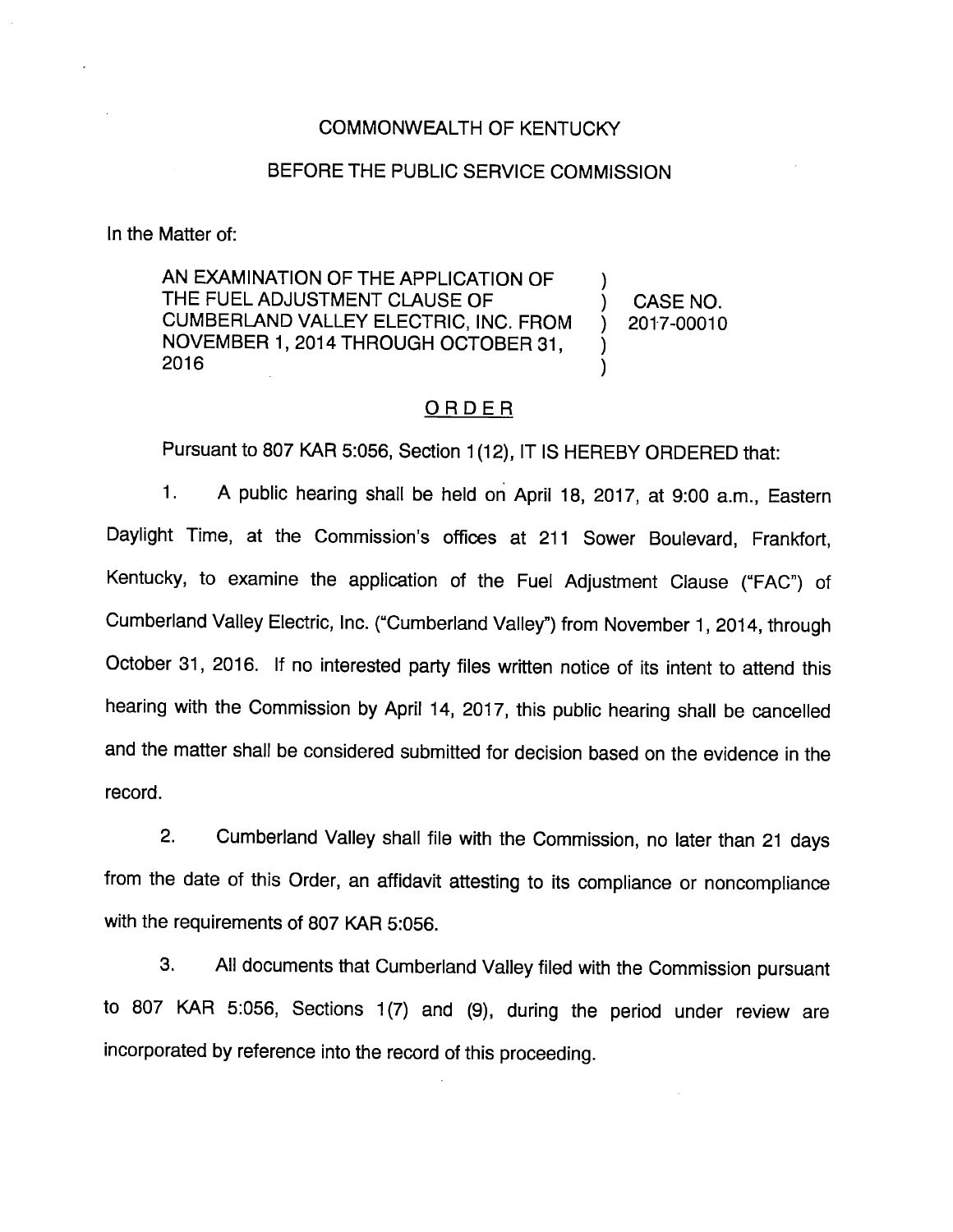4. Cumberland Valley shall publish the following notice no less than seven days or more than 21 days prior to the public hearing in a newspaper of general circulation in its service areas or in a trade publication or newsletter going to all customers. Cumberland Valley shall also file an Affidavit of Publication of Hearing Notice with the Commission no later than April 17, 2017.

> A public hearing will be held on April 18, 2017, at 9:00 a.m.. Eastern Daylight Time, at the offices of the Kentucky Public Service Commission, 211 Sower Boulevard, Frankfort, Kentucky, to examine the application of the Fuel Adjustment Clause of Cumberland Valley Electric, Inc. for the period November 1, 2014, through October 31, 2016. Individuals interested in attending this hearing shall notify the Public Service Commission in writing of their intent to attend no later than April 14, 2017. If no notices of intent to attend are received by that date, this hearing will be cancelled and the matter shall be considered submitted for decision based on the evidence in the record. Written notice of intent to attend this hearing should be sent to: Executive Director, Kentucky Public Service Commission, P.O. Box 615, Frankfort, Kentucky 40602.

5. The official record of the proceeding shall be by video only.

6. Any request for intervention must be filed by February 27, 2017.

7. Any motion to intervene filed after February 27, 2017, shall show a basis

for intervention and good cause for being untimely. If the untimely motion is granted,

the movant shall accept and abide by the existing procedural schedule.

8. a. Cumberland Valley shall file with the Commission, no later than 30 days from the date of this Order, its responses to all information requested in the Appendix to this Order. Responses to requests for information shall be appropriately bound, tabbed and indexed and shall include the name of the witness responsible for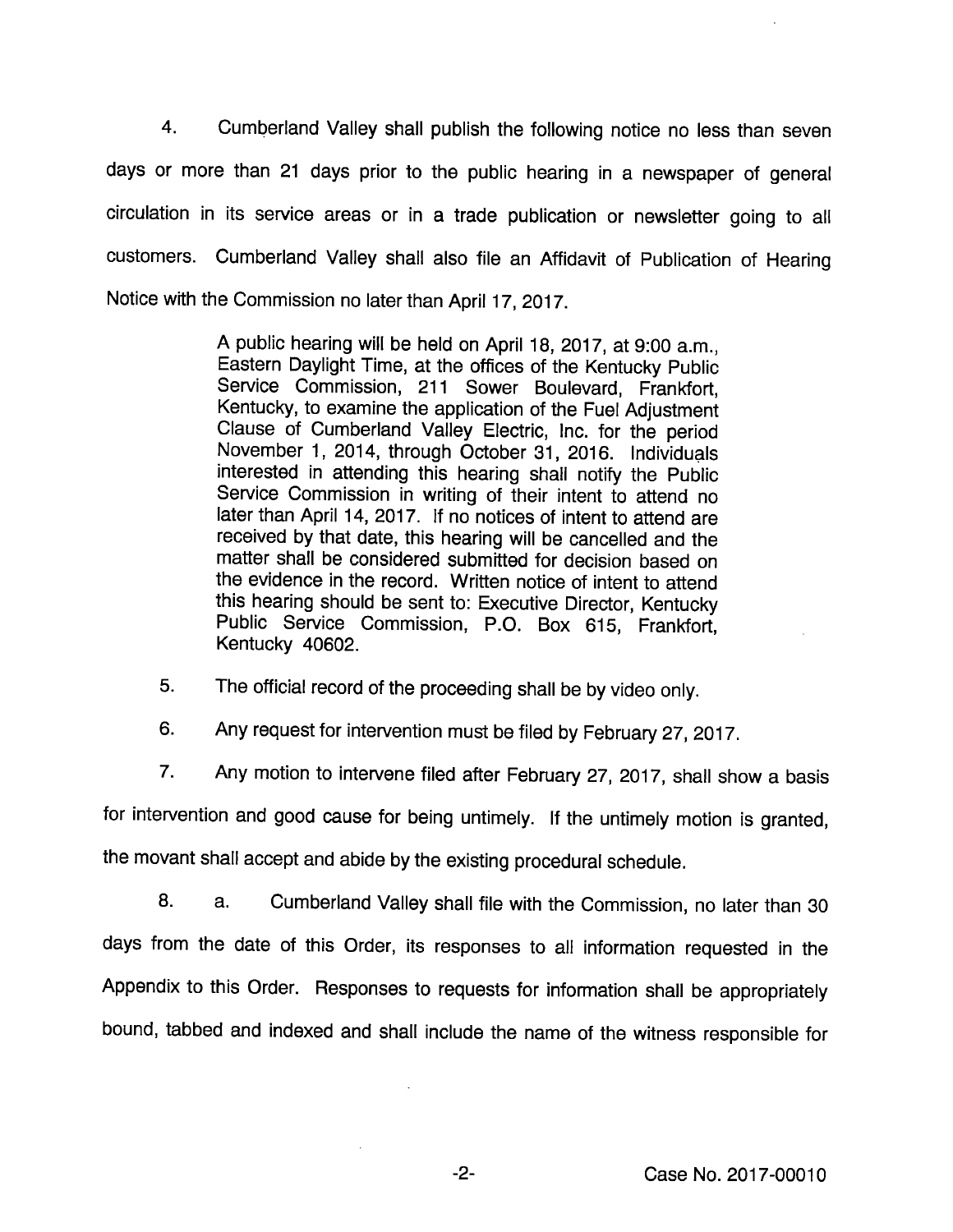responding to the questions related to the information provided, with copies to all parties of record and the original and six copies to the Commission.

b. Each response shall be answered under oath or, for representatives of a public or private corporation or a partnership or association or a governmental agency, be accompanied by a signed certification of the preparer or person supervising the preparation of the response on behalf of the entity that the response is true and accurate to the best of that person's knowledge, information, and belief formed after a reasonable inquiry.

c. A party shall make timely amendment to any prior response if it obtains information which indicates that the response was incorrect when made or, though correct when made, is now incorrect in anymaterial respect.

d. For any request to which a party fails or refuses to furnish all or part of the requested information, that party shall provide a written explanation of the specific grounds for its failure to completely and precisely respond.

e. A party filing a paper containing personal information shall, in accordance with 807 KAR 5:001, Section 4(10), encrypt or redact the paper so that personal information cannot be read.

f. Careful attention should be given to copied material to ensure that it is legible.

-3- Case No. 2017-00010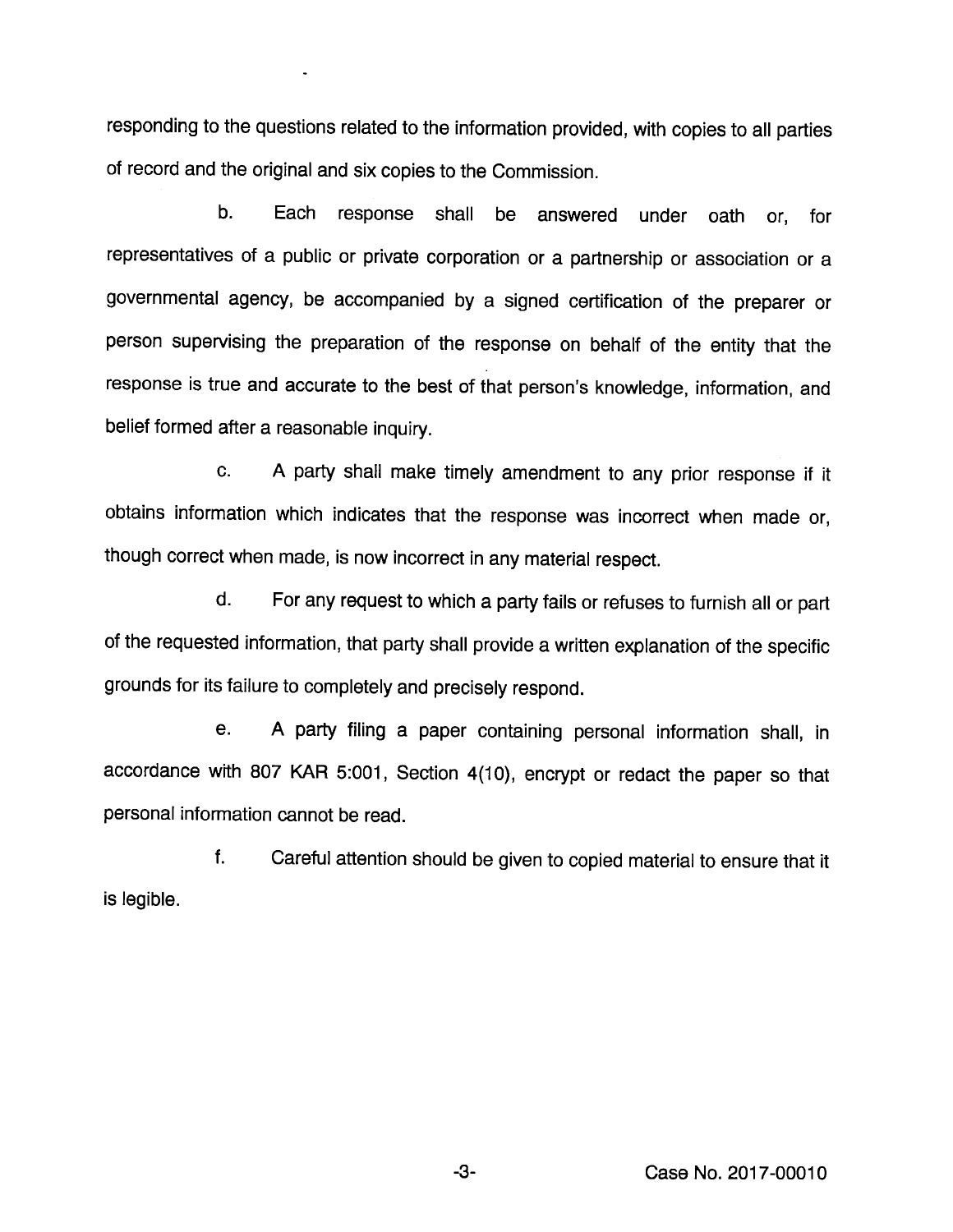By the Commission



ATTEST;

 $\mathbf{z}$ Them —'Executive Director

Case No. 2017-00010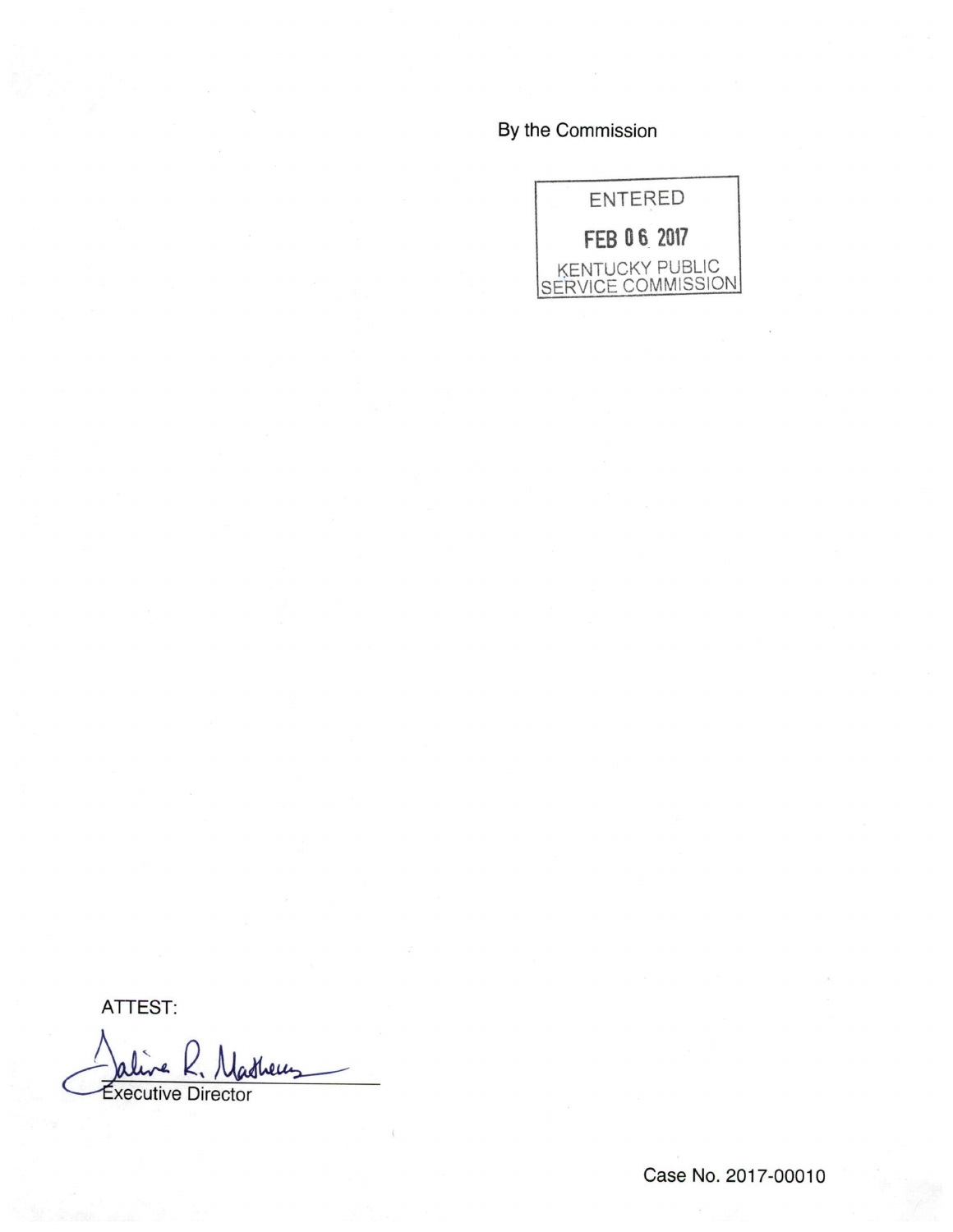### APPENDIX

# APPENDIX TO AN ORDER OF THE KENTUCKY PUBLIC SERVICE COMMISSION IN CASE NO. 2017-00010 DATED FEB 0 6 2017

1. a. Provide a schedule of the calculation of the 12-month average line loss, by month, for November 1, 2014, through October 31, 2016.

b. Describe the measures that Cumberland Valley has taken to reduce line loss during this period.

2. Provide Cumberland Valley's monthly revenue reports and monthly billing summaries which show the total FAC billings and FAC revenue collected as reported in Cumberland Valley's monthly filings required by the Commission for the review period November 1, 2014, through October 31, 2016.

3. Provide a schedule showing the calculation of the increase or decrease in Cumberland Valley's base fuel costs per kilowatt hour as proposed by its wholesale electric supplier adjusted for Cumberland Valley's 12-month average line loss for November 1, 2014, through October 31, 2016.

4. Provide a schedule of the present and proposed rates that Cumberland Valley seeks to change, pursuant to 807 KAR 5:056, as calculated in Item 3 above, shown in comparative form.

5. Provide a copy of the current tariff showing, by cross-outs and inserts, all proposed changes in rates.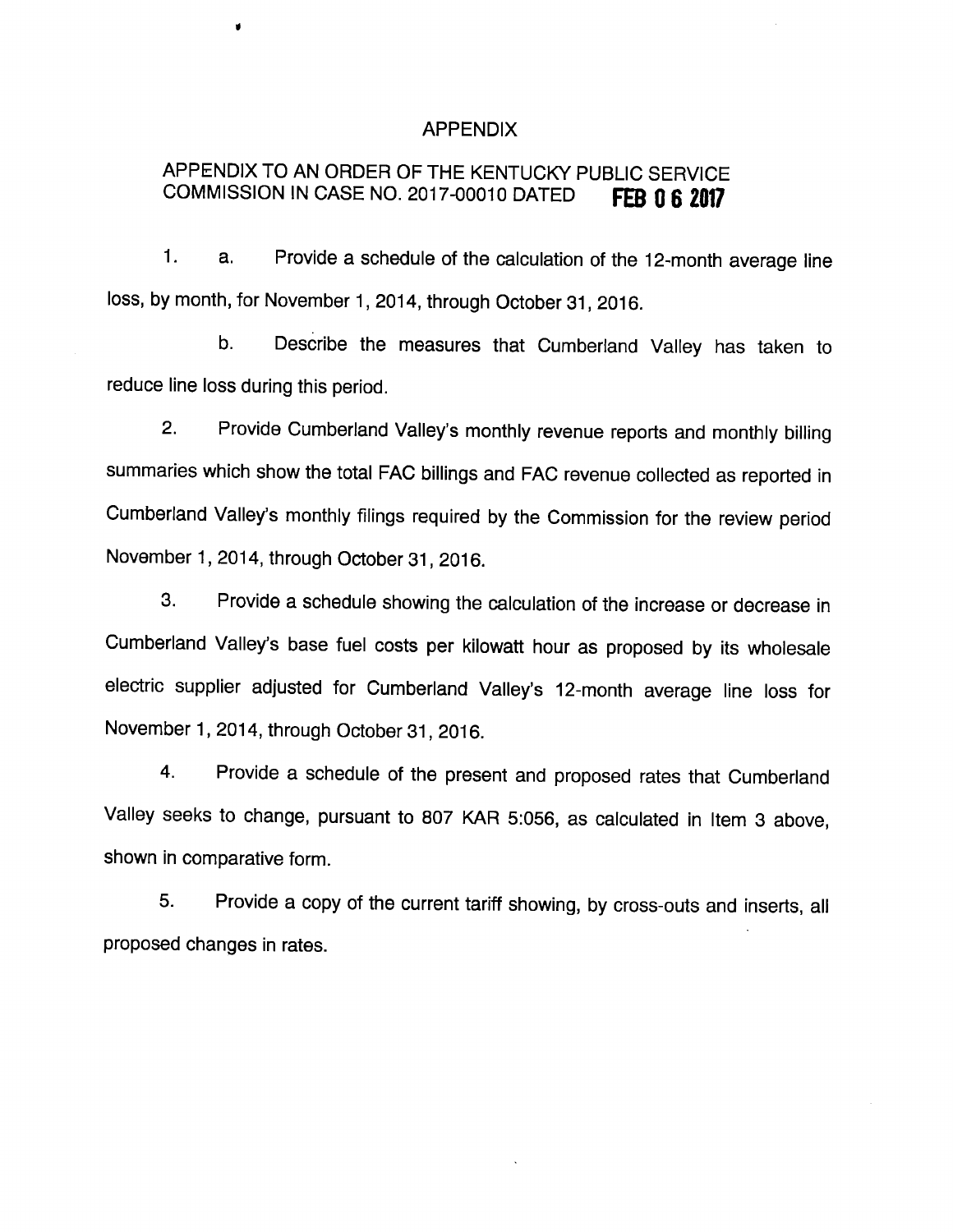6. Provide and explain the internal procedures in place to ensure the timely filing of:

a. FAC filings made pursuant to 807 KAR 5:056, Sections 1(7) and (9):

b. The affidavit certifying compliance or noncompiiance with 807 KAR 5:056 as required by Commission Order in initiating FAC reviews; and,

c. The affidavit of publication of hearing notice as required by Commission Order in initiating FAC reviews.

 $\ddot{\phantom{0}}$ 

 $\ddot{\phantom{0}}$